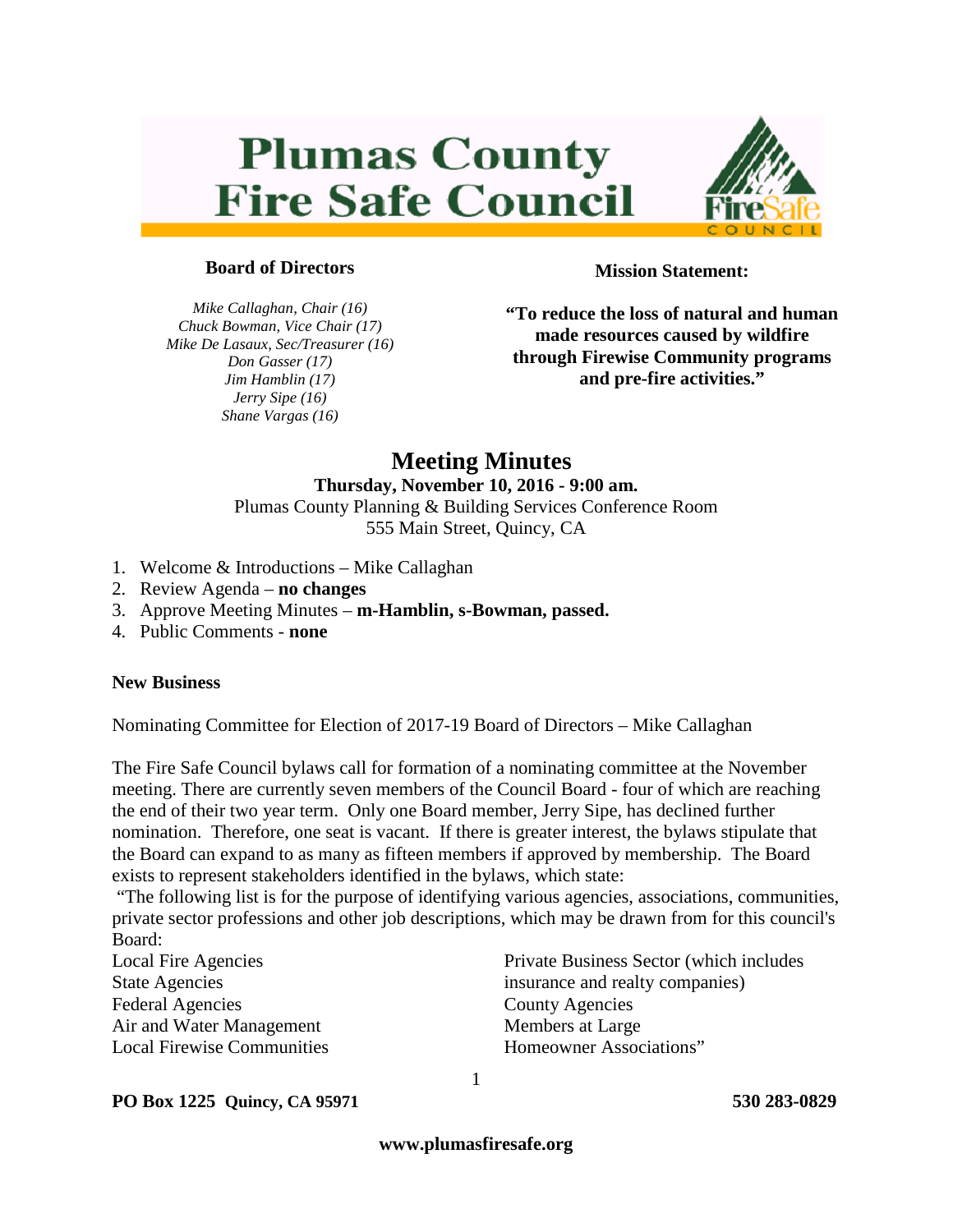Chuck Bowman was nominated as committee Chair and the committee will report nominations at the December meeting. It was noted that a Forest Service representative should be sought for the Board.

# **Updates**

1. Plumas County Tree Mortality Task Force –

Mike Callaghan noted that the working groups are well represented and that objectives of the IAP have been updated. Captain Shane Vargas has sent the IAP to group leaders for final review.

Unit Chief Don Gordon shared that tree mortality flight data is currently undergoing review, while agencies are looking to streamline their messaging. He expects the data to be released by the end of the month. He has observed that other county's TMTFs are starting to see a decline in participation (Butte is still active, Lassen is backing off, and Modoc is not organizing). He encourages Plumas County to stick to the mission, have clearly defined objectives, and keep moving forward. Recent precipitation has provided some drought relief as is reflected in the NOAA Drought Outlook Map:

http://www.cpc.ncep.noaa.gov/products/expert\_assessment/mdo\_summary.php Mike Callaghan plans to bring an update on TMTF activities to the Board of Supervisors and noted that a future Declaration of Emergency could assist in procuring *planning* funds. Jerry Sipe encouraged inclusion on the agenda to allow for BOS feedback.

Future TMTF meetings will be scheduled monthly on the same day as Fire Safe Council meetings, at 1:00pm.

## 2. Status of Current Grants –

Hannah Hepner reviewed the active grant spreadsheet. Of note: - The remaining planning funds for the Greenhorn CDS CWPP should be returned to the County, - Burning was completed on the C-Road narrows on Oct  $24<sup>th</sup>$ , - Mastication at Cutler Meadows was completed the week of Oct 21<sup>st</sup>, - The Barry Creek project will require another grant modification to account for lack of biomass, - Lot assessments are underway for East Shore Lake Almanor, - Landowner agreements are going out for Hwy 70, - American Valley is in progress and landowners have been providing primarily positive feedback, and - RPF addendums for Dixie Valley and Mohawk Vista will be signed next week.

Sue McCourt asked if scattered landowners are eligible for Stevens funds. It was clarified that Stevens funds are awarded for private lands that are included in a Community Wildfire Protection Plan (CWPP) for projects that will benefit federal lands. The Fire Safe Council has stipulated project areas of approximately 100 acres to improve efficiency. While larger contiguous properties are preferred within these project areas, the project can be defined into several smaller target areas.

The California Fire Safe Council award for the Senior Disabled program was declined due to the need for clarification around the financial relationship regarding the Negotiated Indirect Cost Rate Agreement between Plumas Corporation and the PC FSC.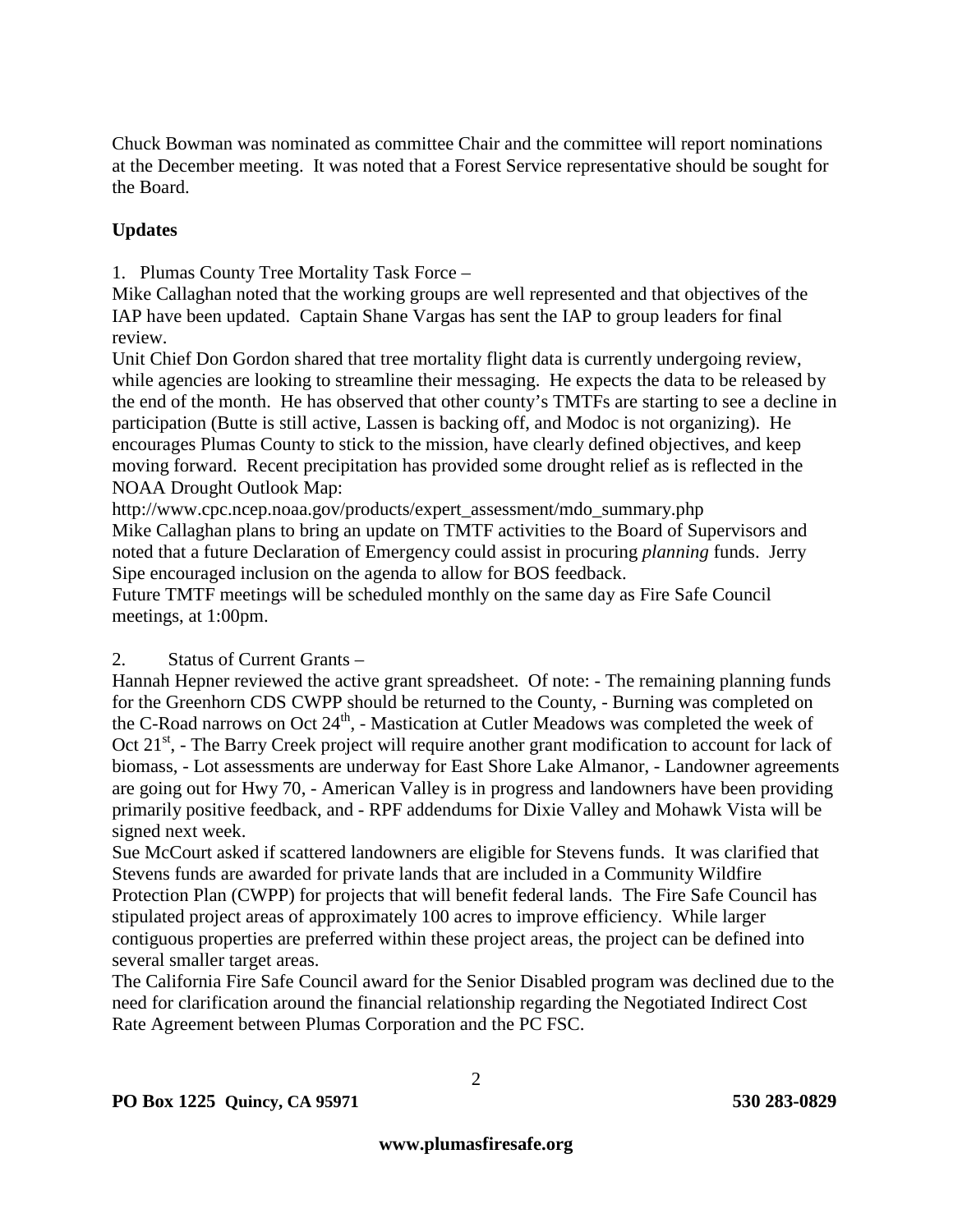#### 3. Status of Grant Applications in Process -

Three SRA grants were submitted. Results should be announced in early December.

- 4. Standing Reports and Discussion
	- Website Mike Callaghan inquired as to the total amount paid for website design services. While this information was unavailable at the meeting, at the time of writing it is known that \$1710 of the contracted \$2400 was invoiced. The website still needs to be updated with missing press releases, interactive maps, and the list of archived projects.
	- Senior/Disabled Defensible Space Assistance Program Mike McCourt still has applications trickling in. He recently attended a HOA meeting for Red Clover subdivision. High Sierra Fire, the program's contractor, has purchased a chipper, which should help with disposal issues. At the conclusion of this season Mr. McCourt provided Captain Vargas with a list of all treated properties - which subsequently passed 4291 inspections - confirming validity of the service provided through the Senior Disabled program. Chief Gordon shared our model with Lassen Fire Safe Council and they are interested in more information. Mike Callaghan noted that this program was a long-term investment and we should expect a chipping program to require the same wherewithal.
	- Feather River Stewardship Coalition Hannah announced that the next meeting will be held December 1st at 9:30am.
	- CAL FIRE Captain Vargas summarized that 3,000 property inspections were completed this year in Plumas County, with 750 needing additional work. By the conclusion of the season, all but 60 properties were in compliance. He felt that the inspections were well received this year. In the past three years about 90% of the county has received an inspection.

Chief Sean Delacour said crews have been working on the Peninsula and will shortly be assisting Greenhorn with their burn pile. There are several Fire Safe Council projects the crews can be used for, once CEQA/NEPA approved, including East Shore Lake Almanor (259) and Gold Mountain (281). Mike De Lasaux proposed that a priority list be created for utilizing crews. Chief Delacour is uncertain if funding will be available next year and would like to act on projects that are ready. Mr. De Lasaux additionally suggested that coordination is needed with landowners and that the Council could request county-wide coordination funds for SRA implementation. Chief Delacour noted that Butte's system of a Board member directing Cal Fire crews worked well.

Chief Don Gordon – Honey Lake Power has been awarded a subsidy which, in the contract language, stipulates transition to utilization of Tier 1 High Fire Hazard Severity Zone material. In five years the facility will require 80% to come from these zones. This information should be used to inform the Council's project planning. Additionally, Honey Lake Power will be closing for maintenance and are uncertain when they will resume operations.

At a recent Unit Chief Meeting, Chief Gordon was proud to share the success of Plumas County's numerous Firewise communities. These types of organizations will continue to gain importance – for example with securing homeowners insurance. One of the insurance rating companies has issued a tool for assessing risk that fails to take into